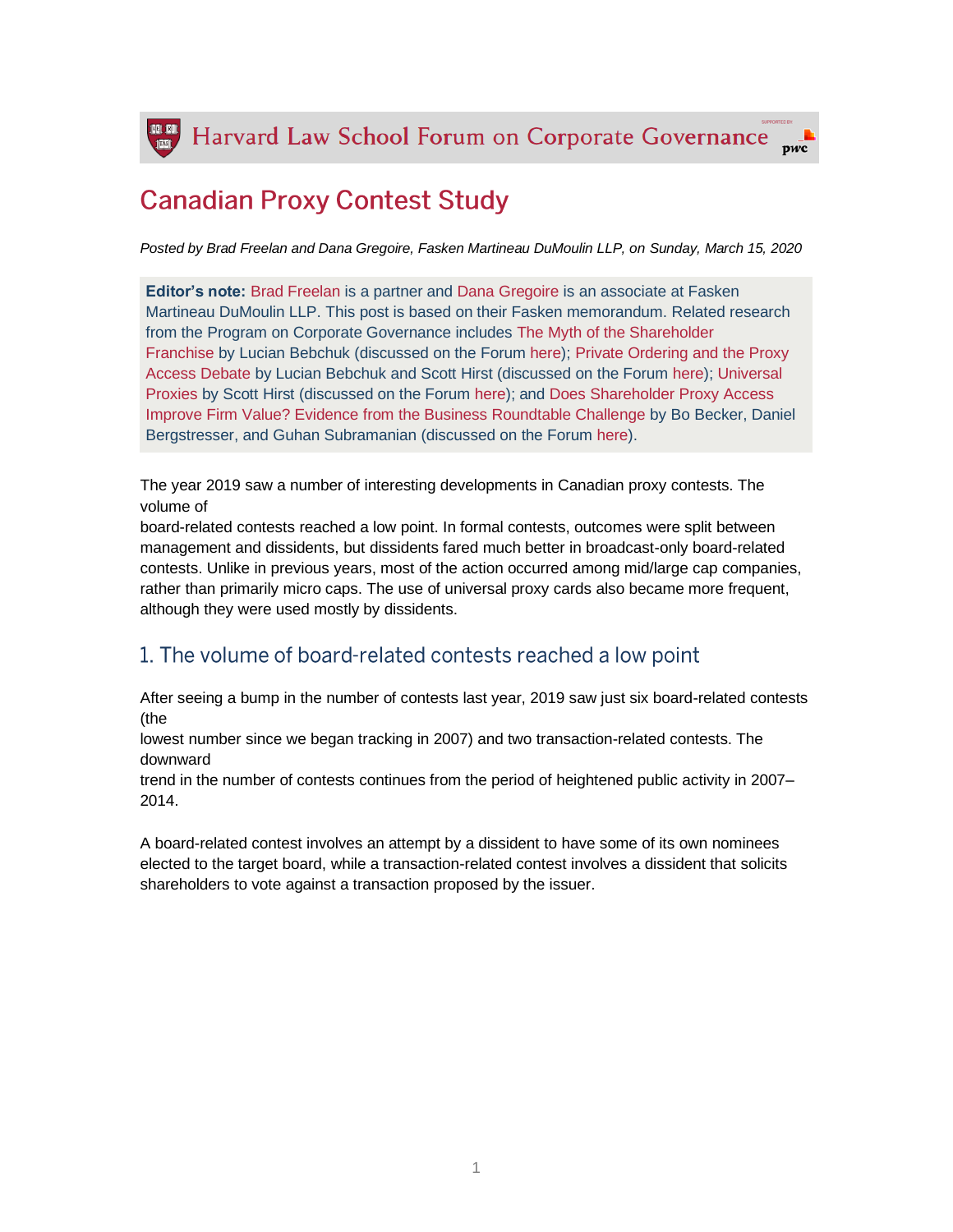

**Proxy Contests per Year** 

2007 - 2019

### 2. Contest outcomes were split evenly between management and dissidents

In half of the 2019 contests, management won outright, while in the other half dissidents achieved either full or partial wins. (In our methodology, a partial win occurs when the dissident achieves some, but not all, of their publicly disclosed substantive objectives in initiating and conducting the proxy contest.)



# 3. Dissidents had success with broadcast-only board-related contests

The number of contests where dissidents pushed out their message via public broadcast only (without filing an information circular) reached a four-year high and, once again, dissidents had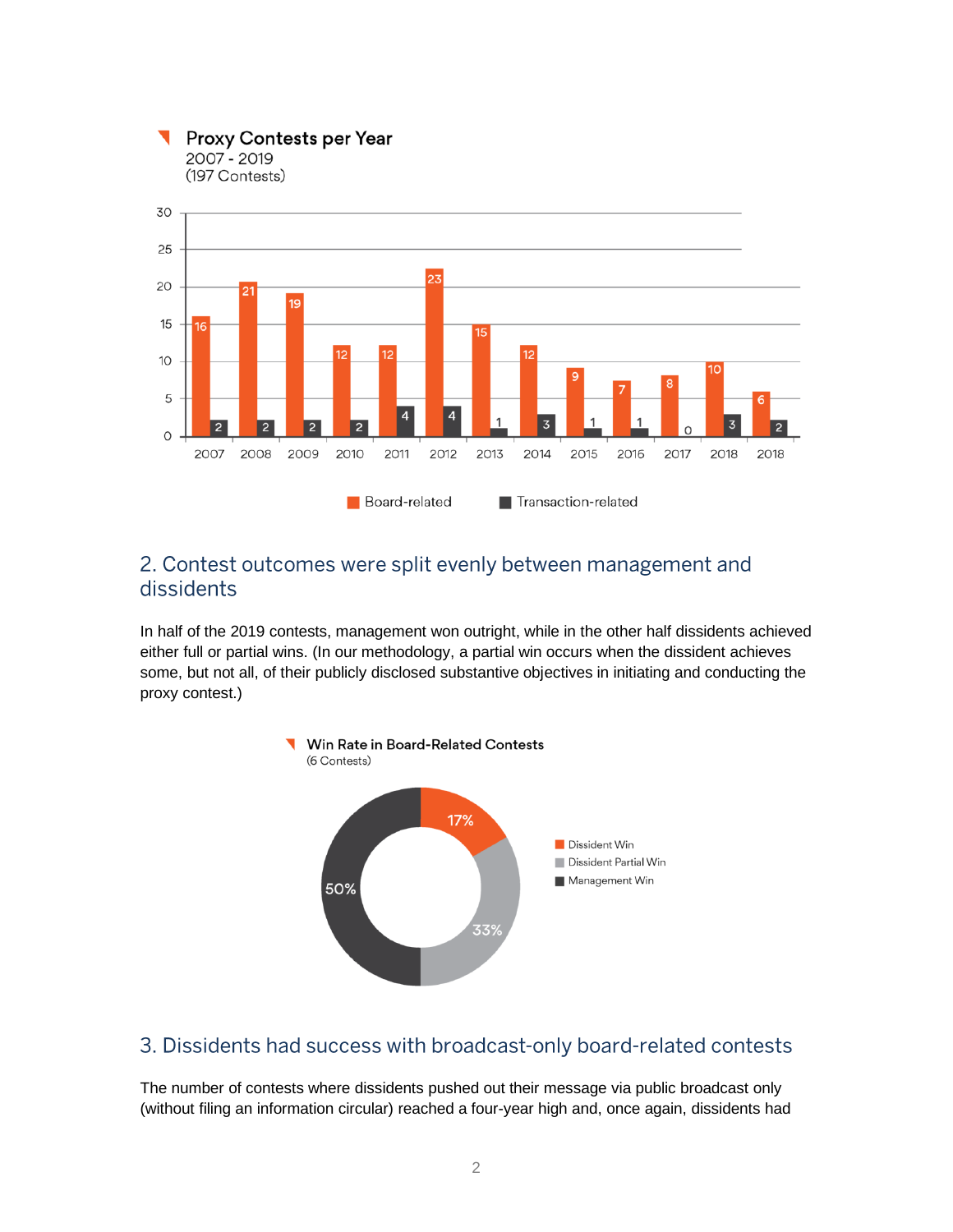success in broadcast-only board-related contests, winning all three such contests. The public broadcast exemption has only been available for use since 2013.



4. Mid/large cap issuers became the focus of attention

Board-related contests in 2019 were disproportionately fought over mid/large cap issuers. This marks a distinct shift from the past several years, when micro-cap issuers were most commonly involved (and, of course, micro-cap issuers are the overwhelming majority of issuers in Canada). There were no contests at all in 2019 involving issuers in the small cap range.



# 5. The universal proxy card became a more common tool

A universal proxy card was used in four of the six board-related contests in 2019, a significant increase from previous years. In each of the four contests where a universal proxy card was used, management began by publishing its own non-universal proxy, following which the dissident published a universal proxy; in only one of those four contests did the issuer then revise its proxy card to make it universal.